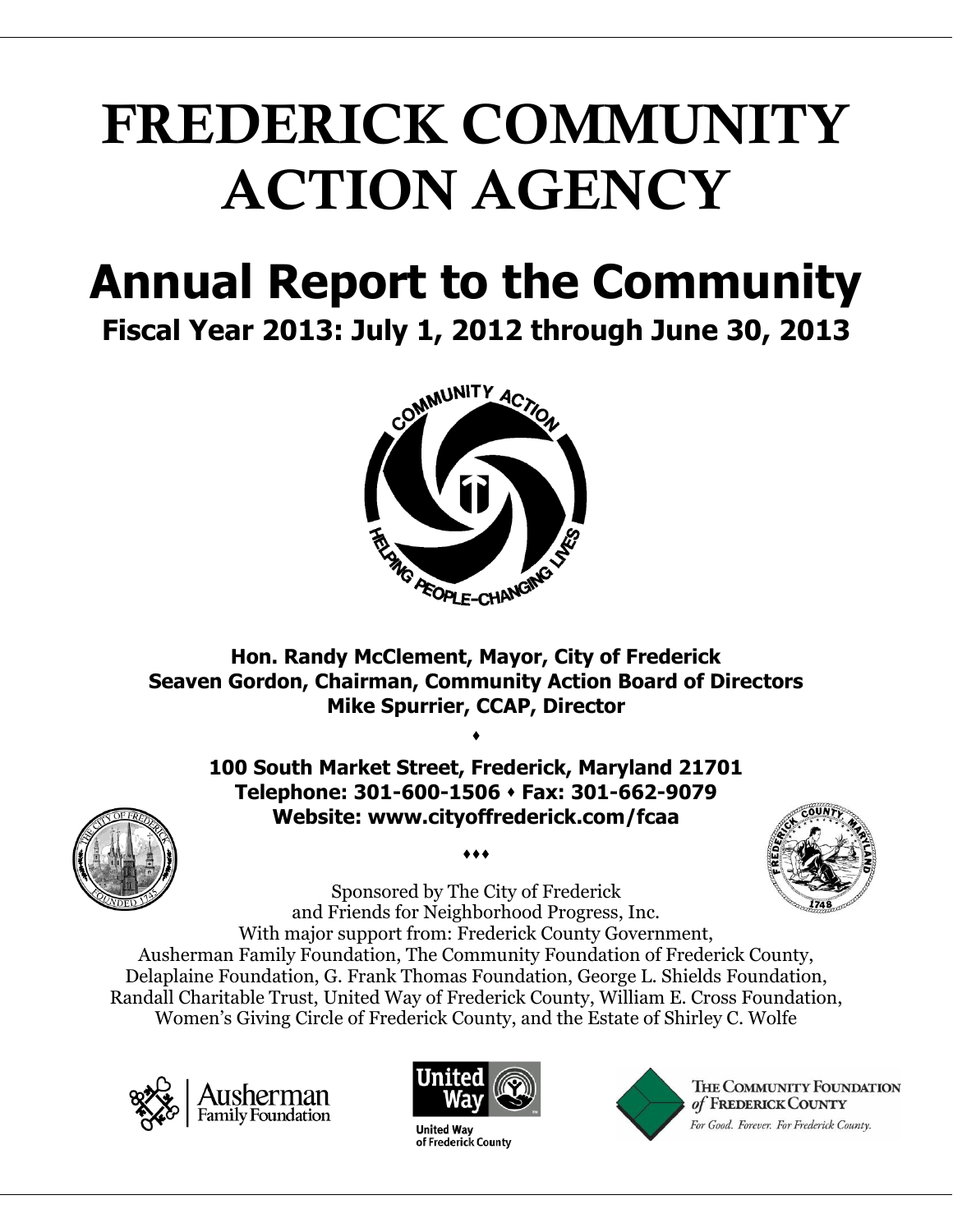### FREDERICK COMMUNITY ACTION AGENCY

Through a wide array of programs and services, the Frederick Community Action Agency (FCAA) provides food, shelter, medical care, housing, and other forms of assistance to families and individuals that are low-income or homeless. Started in 1968, the FCAA is sponsored by the City of Frederick and Friends for Neighborhood Progress, Inc. During fiscal year 2013, the FCAA served 6,897 different clients (adults and children). Specific program statistics are described below:

#### **Food and Nutrition Programs**

**Frederick Soup Kitchen:** The Frederick Soup Kitchen provides an evening meal seven days a week and serves over 2,680 meals per month. Started in 1983, the Frederick Soup Kitchen is staffed by a paid cook and over 250 volunteers who serve a free evening meal to anyone in need. The Frederick Soup Kitchen served a total of 32,176 meals during FY 2013.

**Frederick Foodbank:** Approximately 700 to 800 households use the Frederick Foodbank each month. The Foodbank is staffed by 50 volunteers and provides a three- to five-day supply of food to families and individuals that are experiencing an economic crisis. During FY 2013, the Frederick Foodbank provided food to 3,868 needy families. In addition, over 1,000 turkeys and other food items were distributed to needy families for the Thanksgiving holiday.

**Summer Food Service Program:** Funded by the U.S. Department of Agriculture, the Summer Food Service Program was initiated during the summer of 1994. The program provides a free lunchtime meal to children age 18 and younger and targets low-income children who receive free or reduced-price lunches during the school year. The nutritious and balanced meals are served Monday through Friday during the months of June, July, and August. A total of 20,138 meals were served during the summer of 2012 and a total of 19,650 meals were served at nine (9) feeding sites during the summer of 2013.

**Backpack Program:** Through a partnership with Hillcrest Elementary School, FCAA staff members and volunteers fill 150 backpacks with nutritious food items each week during the school year and school staff distribute the backpacks to needy children that are at-risk of hunger and malnutrition. The backpacks are filled with food items that children can easily prepare and eat over the weekend when school meals are not available.

**After-School Snack Program:** FCAA staff members order and distribute nutritious snacks for an After-School Program operated by the Police Activities League (PAL). The cost of the food items is reimbursed by the U.S. Department of Agriculture.

#### **Outreach and Transportation Programs**

**Outreach Services:** FCAA outreach workers and other staff perform outreach to local shelters, streets, woods, and other areas where homeless people can be found; a total of 5,652 encounters (client contacts) with 2,396 different homeless or lower-income clients occurred during FY 2013.

**Transportation Services:** On weekdays, the FCAA operates a free van run that transports people to a variety of health and human service agencies located around Frederick City; 1,184 client transports were performed during FY 2013.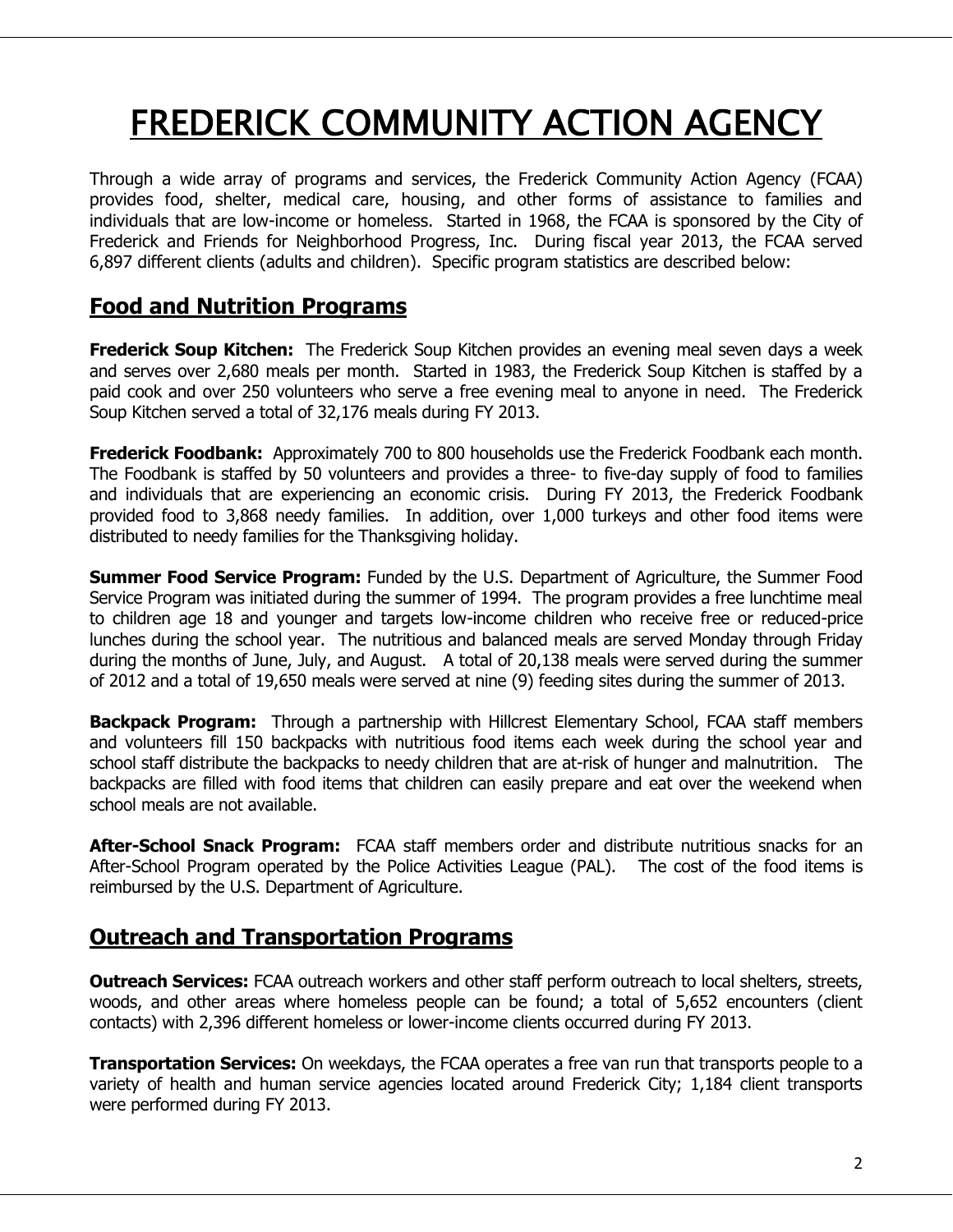#### **Homeless Service Programs**

**PATH Project:** The federally funded PATH Project provides case management services to people who are homeless and have a serious mental health problem. Initiated in 1992, PATH Project staff work closely with local therapists and psychiatrists to ensure adequate access to mental health treatment services for homeless people. A total of 393 homeless clients received PATH services during FY 2013.

**Transitional Shelter:** The Frederick Transitional Shelter is a 31-bed shelter that was built by the City of Frederick and is operated by the FCAA. The shelter provides transitional housing and a wide range of supportive services for homeless families and physically disabled adults. The Transitional Shelter provided 11,218 bednights (one person in one bed for one night) of shelter to 91 different persons (adults and children) during FY 2013.

**Transitional Apartments:** The Transitional Apartments provide long-term transitional housing and supportive services for homeless families. Families residing in the Transitional Apartments must first be admitted to and stabilized at the Transitional Shelter. The Transitional Apartments provided 2,012 bednights of shelter to 7 different persons (adults and children) during FY 2013.

**Health Care Programs** – a total of 1,735 patients were served in the following programs:

**Health Care for the Homeless:** The Health Care for the Homeless (HCH) program, initiated in 1989 through a federal grant from the Department of Health and Human Services, provides primary health care and supportive services to people who are homeless. The FCAA operates a primary health care clinic that is staffed by Nurse Practitioners, Physician Assistants, and Physicians. A total of 341 different patients that were homeless were treated in the clinic during FY 2013 for a total of 608 medical encounters (visits to the clinic).

**Primary Adult Care Program:** The state-funded Primary Adult Care (PAC) Program provides primary health care, case management, and ancillary services to very low-income adults enrolled in the program. The PAC program served 126 different low-income adults during FY 2013 for a total of 252 medical encounters.

**Access to Care:** The Access to Care (ATC) program was initiated in 2008 through a grant from the Maryland Health Resources Commission. The ATC program provides primary health care services to adults and children that are uninsured and have incomes below 200% of the federal poverty level. A total of 378 uninsured patients were seen during FY 2013 for a total of 738 medical encounters.

**Medical Assistance Provider:** In addition to other health care services, the FCAA is a participating provider with Priority Partners MCO and Maryland Physicians Care MCO and also accepts patients with Unrestricted Medical Assistance. A total of 62 Medical Assistance patients were seen during FY 2013.

**School-Based Health Center:** Through a partnership with Frederick County Public Schools and the Ausherman Family Foundation, the FCAA began operating a School-Based Health Center (SBHC) during the summer of 2011. Staffed by a Pediatric Nurse Practitioner and a Physician Assistant, the SBHC now serves students from Lincoln, Hillcrest, Waverley, and Monocacy Elementary Schools as well as their younger siblings; 642 patients were seen for a total of 1,107 medical encounters during FY 2013.

### **Community Action – Helping People, Changing Lives!**